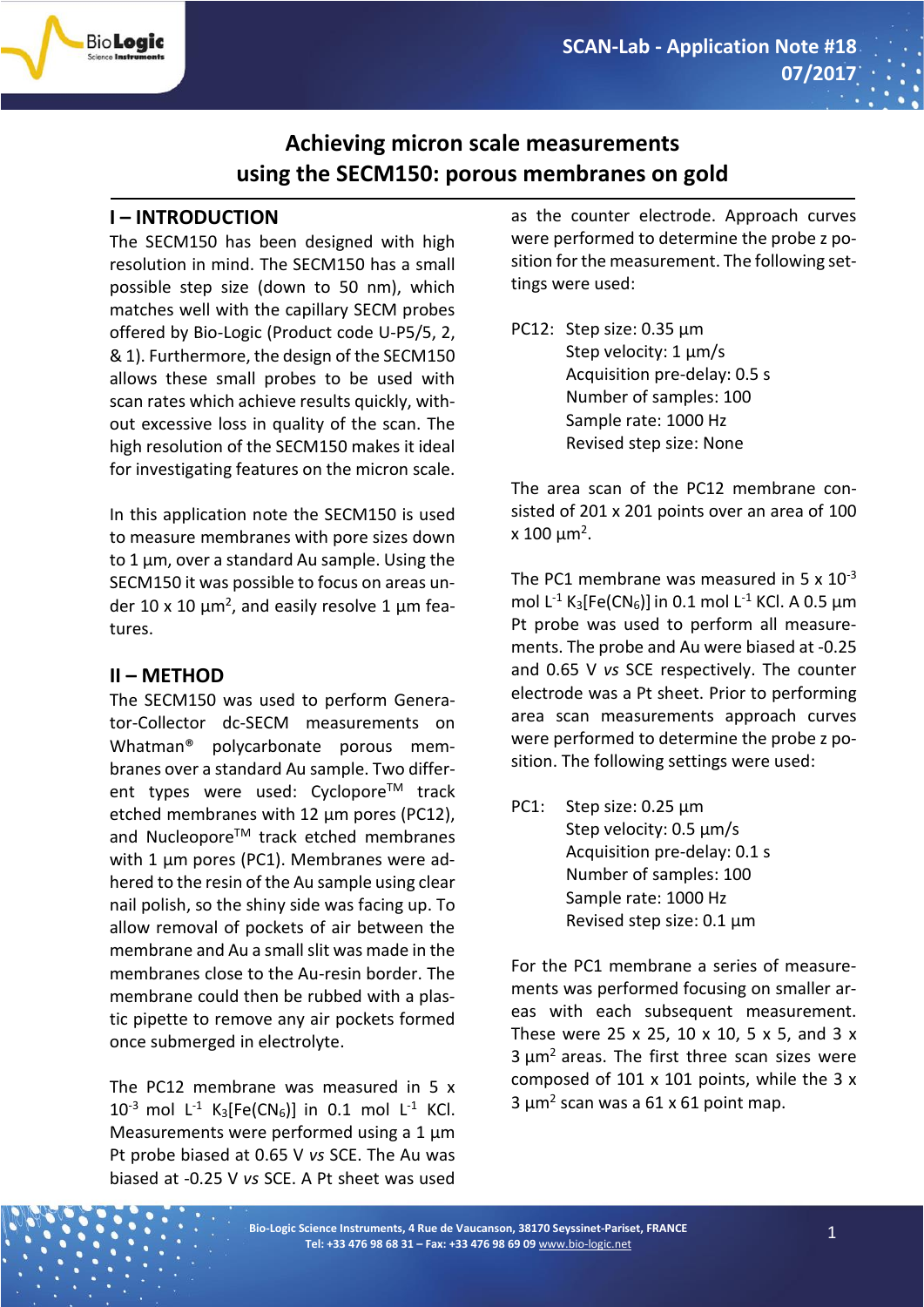



BioLogic

**Figure 1: SECM area scan of PC12 membrane over a Au sample. Measurements were performed in 5 x 10-3 mol L-1 K3[Fe(CN6)] in 0.1 mol L-1 KCl with the 1 µm Pt probe biased at 0.65 V, and the Au biased at -0.25 V.**



**Figure 2: Cross sections of a PC12 pore in the x (blue) and y (gold) directions. The black dashed line shows the FWHM of 12.5 µm for both the x and y directions.** 

### **III – RESULTS**

When SECM is used to measure the PC12 membrane over Au a number of well-defined, higher current dots are seen, Fig. 1. Contrast is seen due to a difference between the insulating polycarbonate and the underlying Au. When the UME is over one of the membrane pores the underlying Au produces the redox molecule of interest, in this case  $[Fe(CN)_6]^{4}$ , which is measured by the UME. A cross section of one of the dots was measured in x and y, showing a Full Width at Half Maximum (FWHM) of approximately 12  $\mu$ m, Fig. 2, as expected based on the marketed pore size.



**Figure 3: SECM approach curve to PC1 membrane over Au sample with a 0.5 µm probe.**

Fig. 3 shows an example approach curve to PC1. The final z position measured was used to set the probe position of the subsequent area scans. A series of four area scans were performed on the PC1 on Au sample, as shown in Fig. 4. The dashed lines show the area of focus for the next scan in the sequence. For all but the  $3 \times 3 \mu m^2$  scan the step size was reduced to increase resolution. As with the PC12 on Au sample, the welldefined dots arise from the exposure of the underlying Au to the electrolyte. In this case biasing the Au produces more  $[Fe(CN)_6]^{3}$ , increasing the signal. Again the FWHM is as expected for the marketed pore size, Fig. 5.

### **IV – TIPS FOR SUCCESS**

### **IV-1 – Use a Faraday Cage**

While stray electrical noise can affect any SECM measurement this is particularly the case when working with electrodes on the micron scale. In this case the resulting low currents measured by probes of  $\leq$  5 µm means any stray electrical noise has a proportionally larger effect than on the larger electrodes. Although all care has been taken to provide users with bandwidth options which adequately remove stray electrical noise, a small probe diameter, and/or low redox mediator concentration can mean extra precautions are required. To avoid noisy results, therefore, it is advised that measurements performed with the smaller capillary probes are performed within a Faraday cage.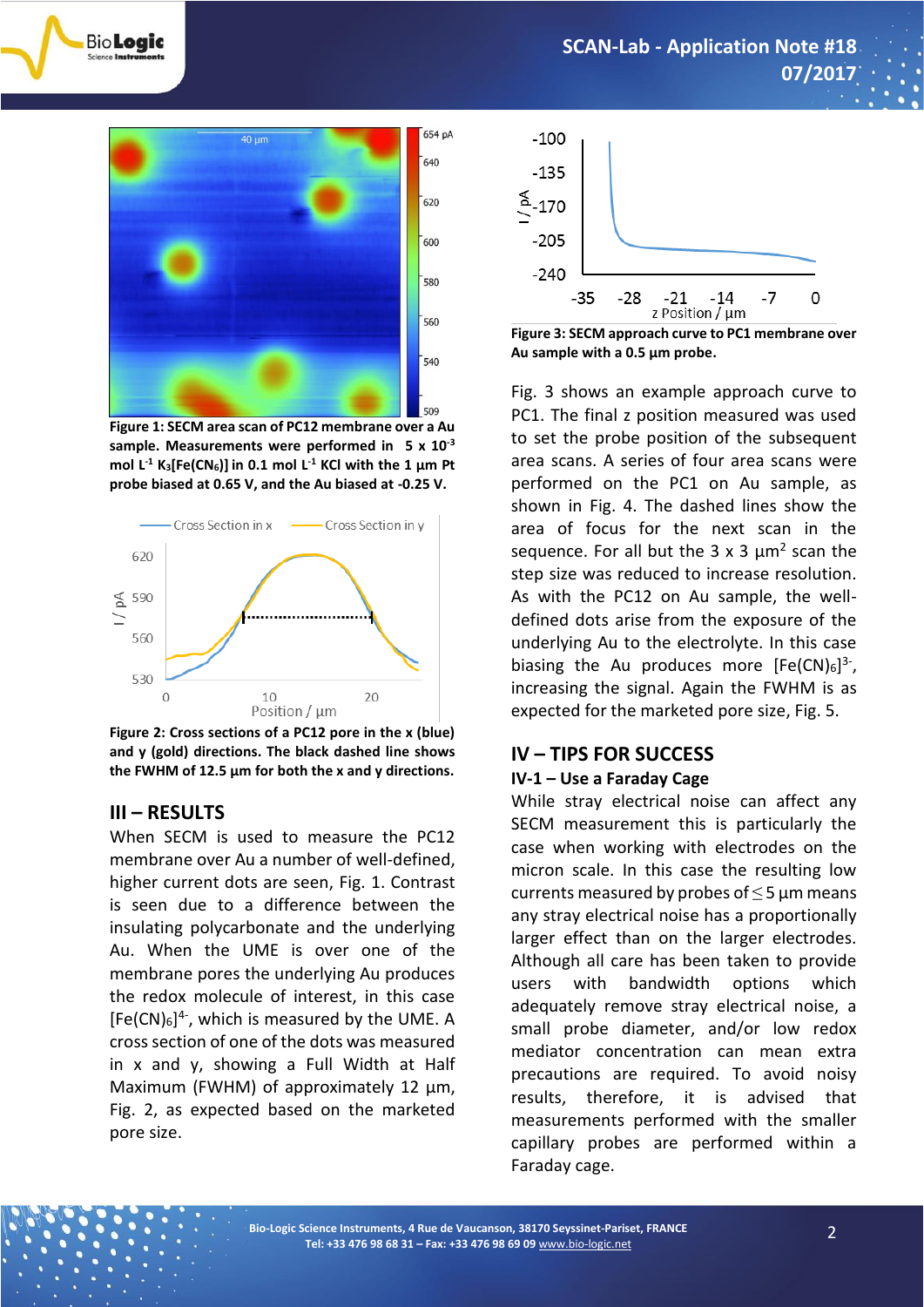

**SCAN-Lab - Application Note #18 07/2017**



**Figure 4: SECM measurements of PC1 membrane over Au sample measured in 5 x 10-3 mol L-1 K3[Fe(CN6)] in 0.1 mol L -1 KCl. The 0.5 µm Pt probe was biased at -0.65 V and the Au at 0.25 V. Measurement areas were (a) 25 x 25 µm<sup>2</sup> , (b) 10 x 10 µm<sup>2</sup> , (c) 5 x 5 µm<sup>2</sup> , and (d) 3 x 3 µm<sup>2</sup> . Scans were performed in the order (a), (b), (c), (d). The dashed purple box in scans (a) – (c) indicates the area of the next scan.** 



**Figure 5: Cross sections of PC1 membrane over Au in the x (blue) and y (gold) directions. The blue dashed line corresponds to the FWHM of 1.3 µm in the x direction. The yellow dashed line corresponds to the 1.5 µm FWHM in the y direction.**

#### **IV-2 – Select an Appropriate Scan Rate**

Some users may only be interested in achieving an area scan as quickly as the instrument will allow, while others may be willing to sacrifice speed to achieve the best possible measurement. Regardless users can take advantage of the wide range of scan rates available to them with the SECM150 to suit their needs. This may require some trial and error by the user to find what best meets the requirements for their experiment. Table I compares the use of fast and slow scan rates.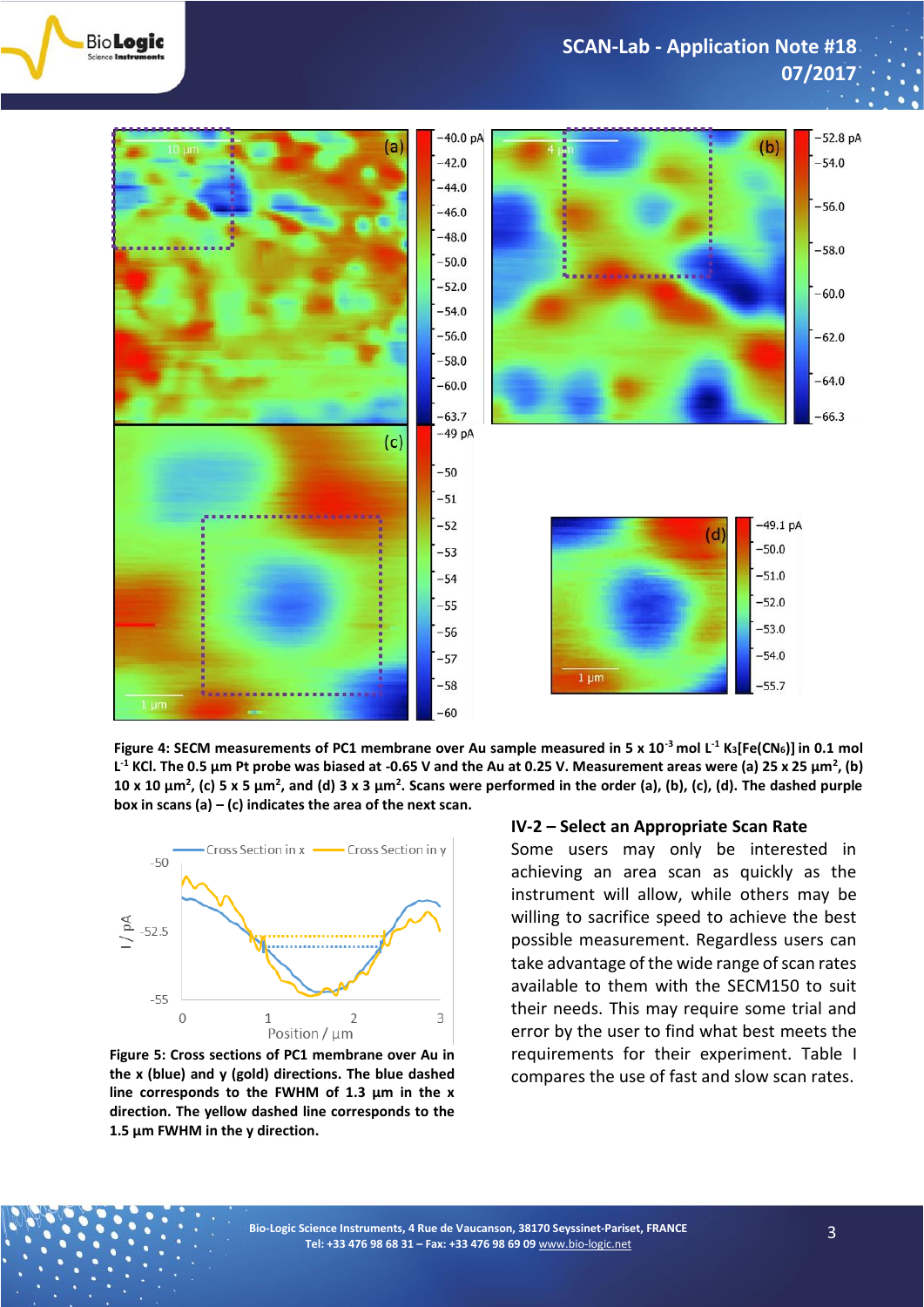

**Table I: The advantages of using fast and slow scan rates are outlined.** 

| <b>Fast Scan Rates</b>                                                     | <b>Slow Scan Rates</b>                   |
|----------------------------------------------------------------------------|------------------------------------------|
| Quickly screen<br>a a<br>large area before<br>focussing on smaller<br>ones | Effect of electrical<br>noise is reduced |
| Complete<br>measurements<br>before probe and/or<br>sample fouling          | Reduce the effects<br>of stirring        |
| Investigate dynamic<br>changes in an area<br>over time                     | Probe has time to<br>equilibrate at each |

### **IV-3 – Level the Sample**

In any SECM measurement it is crucial the sample is level to achieve the best results. The small diameter of the probes used in these measurements makes this even more critical. Typically for a response to be measured by a probe the tip-sample distance must be less than or equal to three to five times the probe diameter [1]. While this is up to 125 µm for a 25  $\mu$ m probe, this is only 5  $\mu$ m or less for a 1 µm probe. Furthermore, for the best results it is typical to perform measurements at distances even less than this, *i.e.* within one tip diameter [2]. All of this implies that a sample tilt which had no effect on a 25  $\mu$ m probe, could result in a poor, or even immeasurable response for a  $1 \mu m$  probe. This effect is demonstrated in the approach curve to the PC1 membrane by the 0.5 µm probe, in Fig. 3. In this approach curve it can be seen that changes in the probe current only occur over only *ca.* 2.5 µm. It is essential, therefore, that when using the probes of  $\leq$  5 µm the sample is level. To achieve this initially the sample should be levelled using the spirit level and the three thumb screws, before any experiments are performed. Once fully setup it is possible to further assess the sample tilt by performing an approach curve to each of the four corners of the measurement area. If there is a difference of more than three times the probe diameter for any of these the probe

should be retracted far from the sample surface and the sample relevelled. This should be repeated until the tilt has been satisfactorily removed.

**Warning:** The user should be aware that changing the sample's level will cause a height change. Before changing the levelling of the sample should only be done after the probe has been moved far from the surface, and/or from the probe clamp completely.

**IV-4 – Select an Appropriate Redox Mediator** While the redox mediator is important in all SECM measurements, when working with probes on the micron scale this can be essential. Due to the low current nature of measurements performed using micron sized electrodes, electrode fouling can become more obvious, and a significant factor in selection of the redox mediator. In these measurements only  $K_3[Fe(CN_6)]$  is used, rather than an equal mixture with  $K_4[Fe(CN_6)]$ , because this leads to noticeably less electrode fouling. This reduction in fouling in turn allows more and/or longer area scans to be performed before a noticeable reduction in the measured current occurs. A further consideration when deciding on the redox mediator is its diffusion coefficient, *D*. The current measured by the probe is directly related to the diffusion coefficient, therefore mediators with a low diffusion coefficient will further reduce the possible current measured. Testing of other standard and/or literature redox mediators by the user may allow for further improvement in their results. A table of selected mediators may be found in Chapter 1 of *Scanning Electrochemical Microscopy* [3].

### **IV-5 – Clean the Probe**

Unlike the large capillary probes of  $\geq 10$  µm, the probes of  $\leq$  5  $\mu$ m should not be mechanically polished. If these smaller probes are mechanically polished there is a high risk that the tip will break. Furthermore the